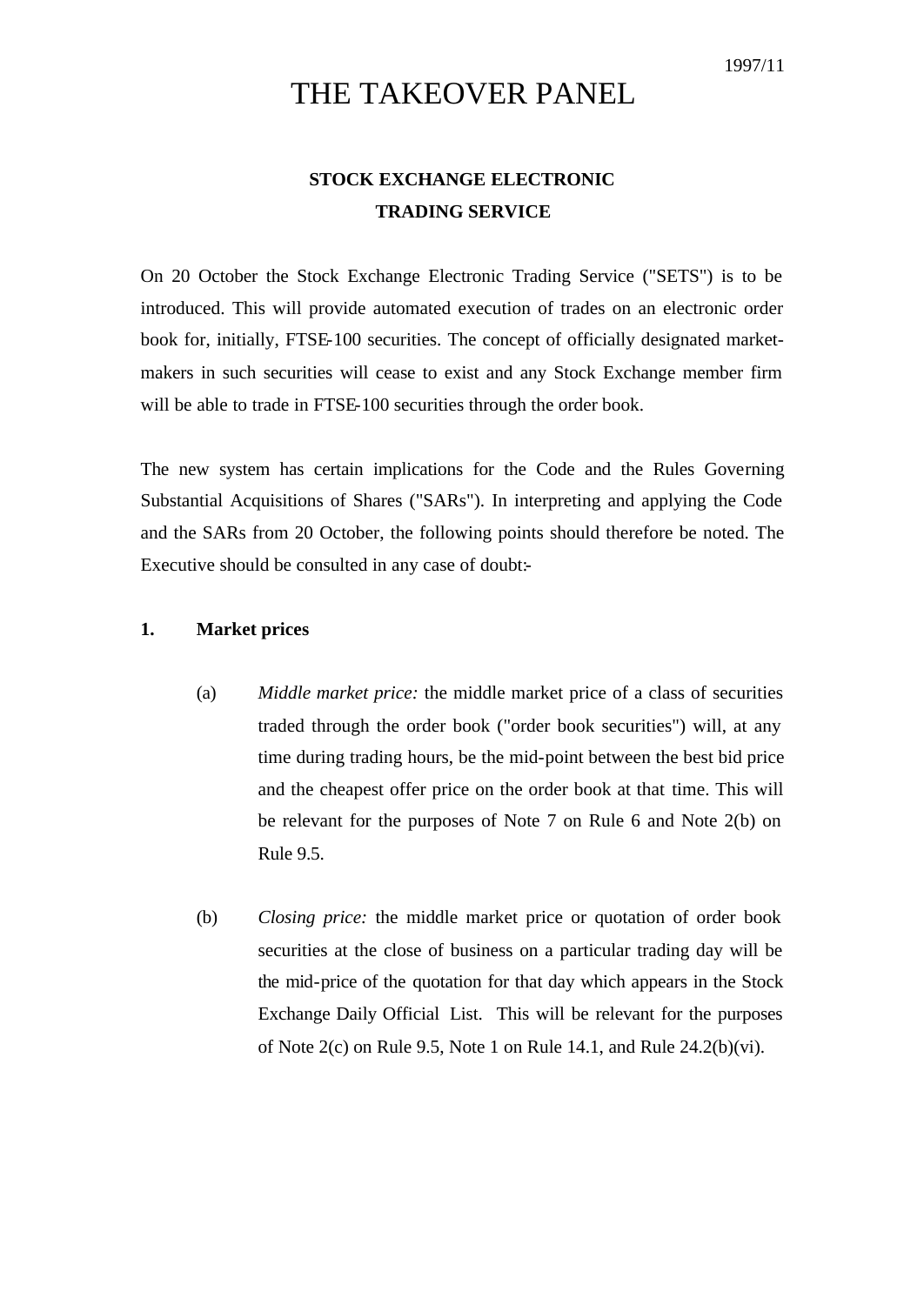#### **2. References to exempt market-makers and market-makers**

- (a) A Stock Exchange member firm dealing as principal in order book securities through the order book is referred to in this statement as a "principal trader". There will be no officially designated marketmakers in such securities. Except as stated below, or where the context does not allow, all references in the Code and the SARs to exempt market-makers or market-makers should be read to refer also to exempt principal traders or principal traders, as appropriate.
- (b) Unlike a market-maker, a principal trader will have no recognised status in respect of particular securities and so the Code definition of "exempt market-maker" is not appropriate to an exempt principal trader. The Executive will therefore treat as an exempt principal trader:-
	- (i) that part of a member firm which was an exempt market-maker prior to the introduction of SETS. If it was an exempt marketmaker in relation to securities outside the FTSE-100, it will continue to be an exempt market-maker in relation to those securities after the introduction of SETS, as well as an exempt principal trader in relation to order book securities; or
	- (ii) a market-maker (non-SETS) or principal trader (SETS)which applies for and is granted exempt status after the introduction of SETS.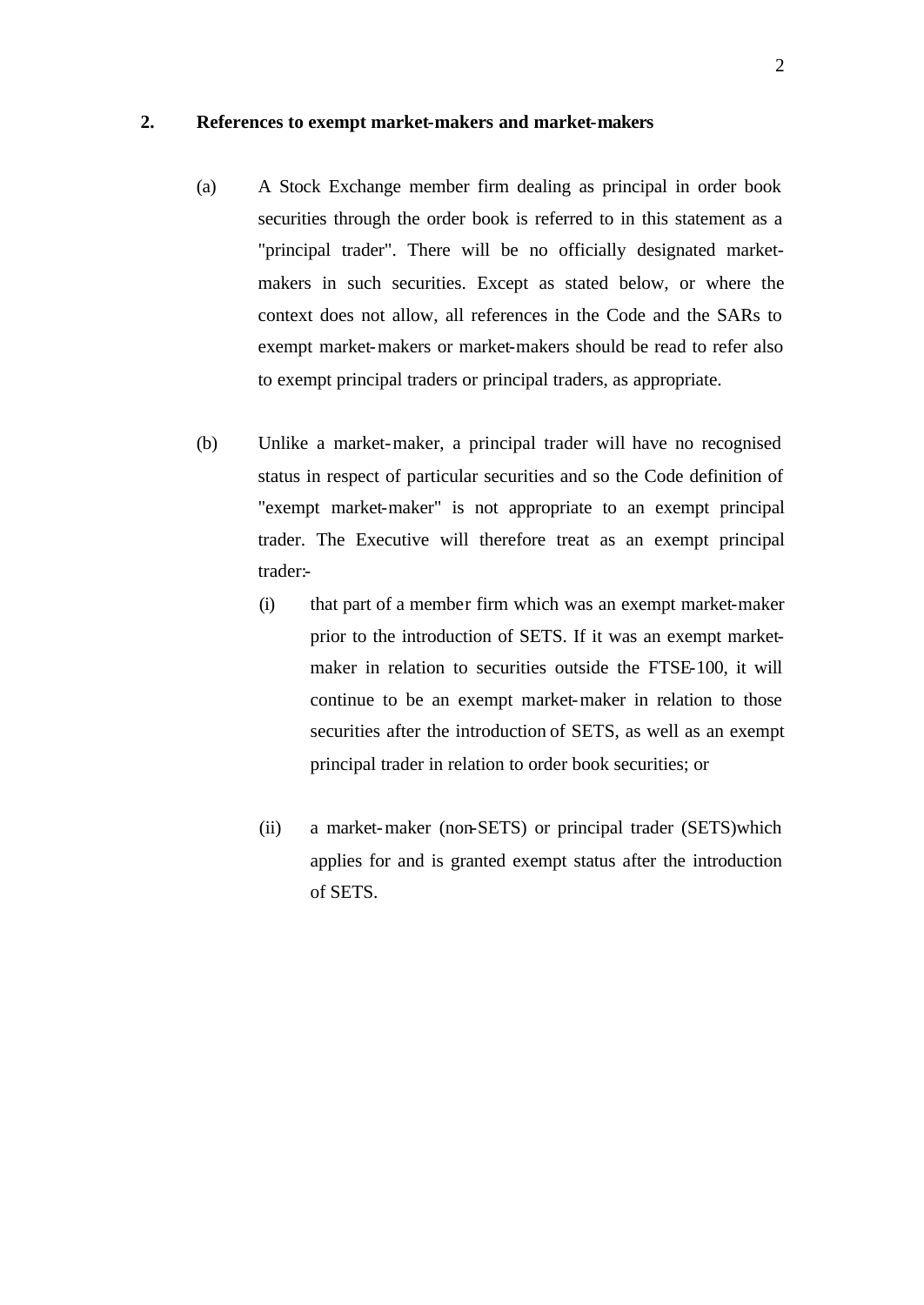- (c) *Rule 8.3(d):* the exemption from disclosure under Rule 8.3 will be available to principal traders who were recognised market-makers in any security prior to the introduction of SETS. Except with the consent of the Panel, however, it will not be available to principal traders (acting in their capacity as such) who become recognised market-makers thereafter.
- (d) *Note 9 on Rule 8:* a principal trader which is an associate by virtue only of paragraph (6) of the definition of associate will not be required to make disclosure under Rule 8.1 provided that it was a recognised market-maker prior to the introduction of SETS.
- (e) *Note 10 on Rule 8:* all those who deal in relevant securities on behalf of clients, or who deal directly with investors, are reminded of their responsibilities under this Note and should take appropriate steps to ensure full compliance following the introduction of SETS.
- (f) *Rule 38:* this will apply to connected exempt principal traders as for connected exempt market-makers. To ensure compliance with Rules 38.1 and 38.2, offerors and persons acting in concert with them must not purchase offeree securities through SETS or any other anonymous order book system. Further, they must not purchase offeree securities through any other means unless it can be established that the seller is not an exempt principal trader connected with the offeror. In the case of dealings through an inter-dealer broker or other similar intermediary, whether acting as principal or agent, "seller" shall include the person who has transferred the securities to the intermediary as well as the intermediary itself.